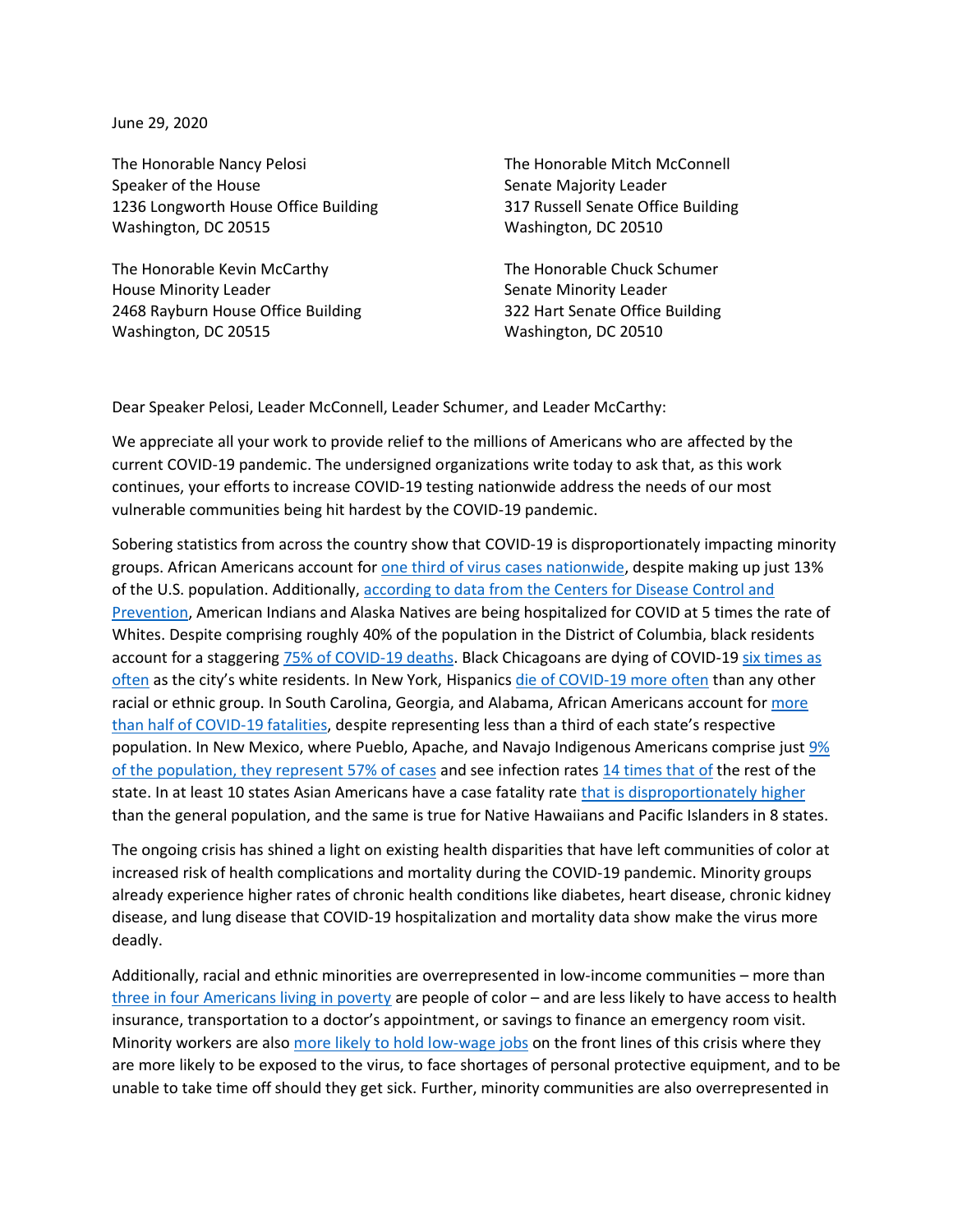industries [hit hardest by the economic downturn,](https://www.npr.org/2020/04/22/840276956/minorities-often-work-these-jobs-they-were-among-first-to-go-in-coronavirus-layo) making them more likely to not only lose their jobs during the pandemic, but lose their employer-sponsored health insurance too. In other words, those who are the most likely to need help during this crisis are also the least likely to have access to it.

To bridge these unjust gaps in health equity and access, we must start by bringing testing and contact tracing that is culturally and linguistically appropriate into areas and communities facing the highest risk of COVID-19 spread, complications, and mortality. It is not enough to simply make more tests available for these groups. Leaders must do more to bring the testing to these individuals, in their communities, where they work and live. We urge leaders in Congress to make resources available to meet those who are most in need where they are, including allocating funding and creating incentives for:

- Community health centers, hospitals, and nonprofit organizations in minority, low-income, and underserved communities to bring testing to those who wouldn't otherwise have access;
- These organizations to use local infrastructure, community health workers and others in their workforce, and distribution channels to increase testing in these communities; and
- Mobile testing units

It is urgently important that leaders in Congress understand that getting necessary testing and contact tracing to our most vulnerable communities requires a more targeted approach. As we work to find a path toward safely reopening the country, it is imperative that we address the needs of Americans whose health, socio-economic status, race, and zip code have put them at a disproportionately high risk of dire consequences related to COVID-19.

Sincerely,

AARP African American Health Alliance AIDS United Allergy & Asthma Network ALS Association American Academy of PAs American Association of Colleges of Nursing American Association of Immunologists American Association of Nurse Practitioners American Association on Health and Disability American Cancer Society Cancer Action Network American Diabetes Association American Foundation for Suicide Prevention (AFSP) American Institute for Medical and Biological Engineering American Muslim Health Professionals American Nurses Association American Psychological Association American Public Health Association Asian & Pacific Islander American Health Forum (APIAHF) Asian Pacific Partners for Empowerment, Advocacy and Leadership (APPEAL) Association of Asian Pacific Community Health Organizations (AAPCHO) Association of Clinicians for the Underserved Association of Farmworker Opportunity Programs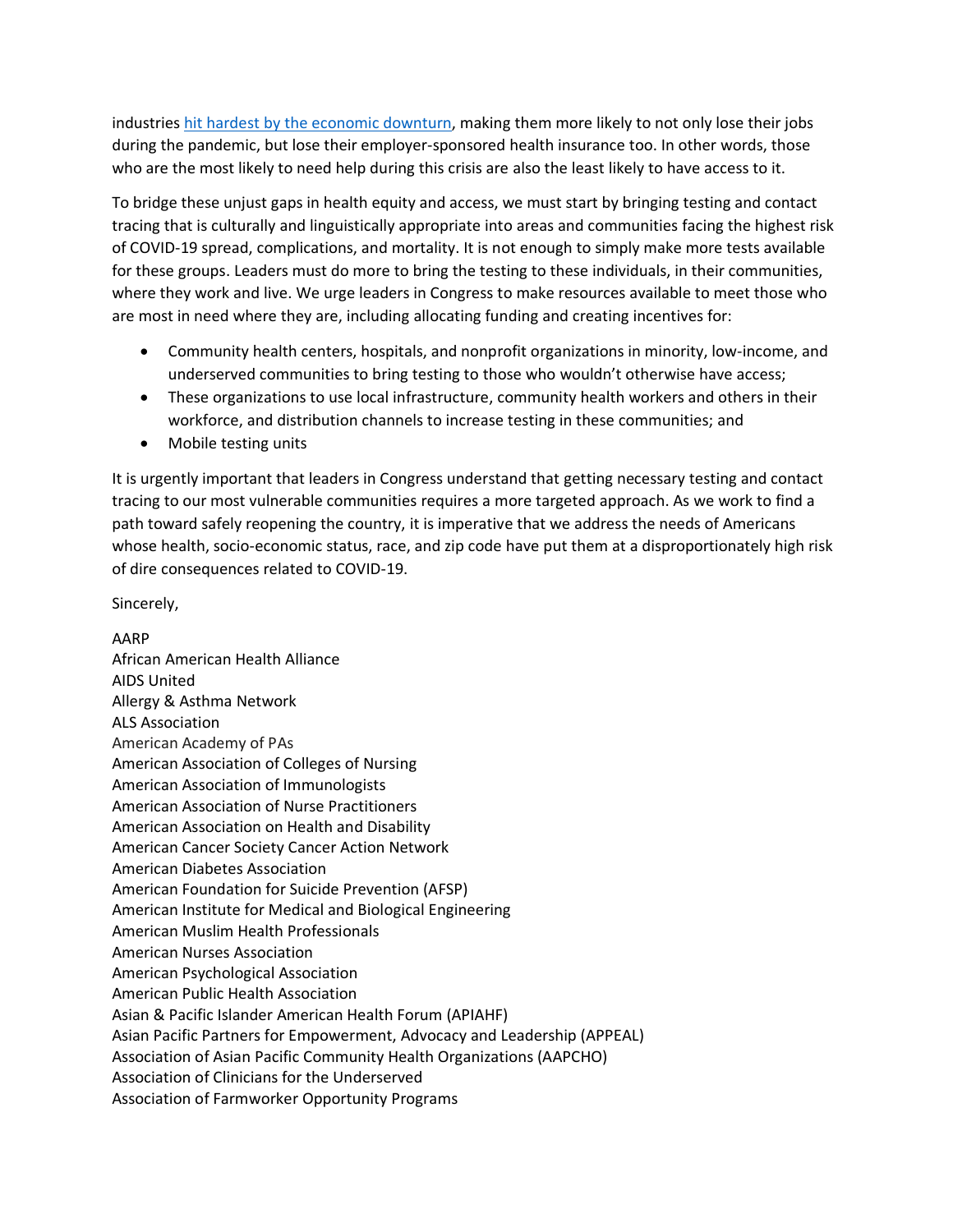Asthma and Allergy Foundation of America Beyond Type 1 Black Lives Matter Global Network Boys & Girls Clubs of America Bread for the World California Chronic Care Coalition Catholic Charities USA Center for Law and Social Policy (CLASP) Center for Public Representation Center for Science in the Public Interest Children with Diabetes Children's Aid Chronic Care Policy Alliance Coalition of Wisconsin Aging and Health Groups Coalition on Human Needs Colorado Chronic Care Collaborative Congregation of Our Lady of Charity of the Good Shepherd, US Provinces Disability Rights Education & Defense Fund (DREDF) Easterseals Eating Disorders Coalition for Research, Policy, and Action Empowering Pacific Islander Communities Endocrine Society Epilepsy Foundation Every Texan Families USA First Focus Campaign for Children Georgia Advancing Communities Together, Inc. Goodwill Industries International, Inc. Habitat for Humanity International Heartland Alliance Hispanic Federation Illinois Public Health Institute International Community Health Services Islamic Relief USA Japanese American Citizens League JDRF The Jewish Federations of North America Justice for Migrant Women Justice in Aging Lakeshore Foundation Latino Healthcare Forum Lutheran Services in America March of Dimes Missouri Budget Project National Advocacy Center of the Sisters of the Good Shepherd National Alliance on Mental Illness National Asian Pacific American Families Against Substance Abuse (NAPAFASA) National Association for the Advancement of Colored People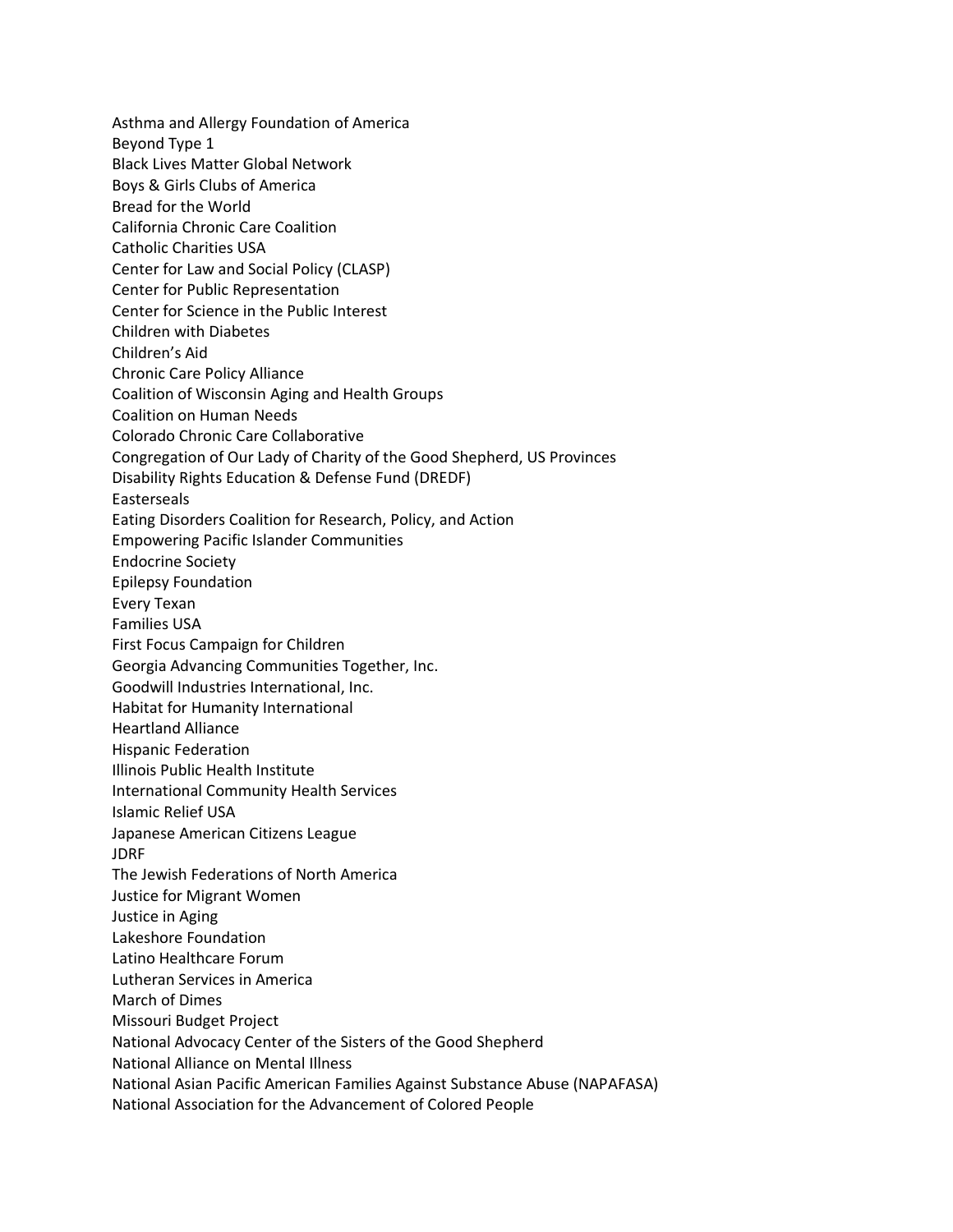National Association of Chronic Disease Directors National Association of Community Health Workers National Association of Hispanic Nurses National Association of Pediatric Nurse Practitioners National Association of School Nurses National Association of Social Workers National Black Nurses Association National Coalition Against Domestic Violence National Consumer Law Center (on behalf of its low-income clients) National Council of Asian Pacific Americans (NCAPA) National Council of Jewish Women National Diaper Bank Network National Employment Law Project National Federation of Filipino American Associations (NaFFAA) National Health Council National Hispanic Medical Association National Indian Health Board National Kidney Foundation National Nurse-Led Care Consortium National Organization for Rare Disorders National Partnership for Women & Families National Patient Advocate Foundation National Transitions of Care Coalition National Urban League Network of Jewish Human Service Agencies New Jersey Society for Public Health Education NMAC North Carolina Alliance for Health North Carolina Child OCA-Asian Pacific American Advocates Pacific Islander Community Association of WA Pacific Islander COVID-19 Response Team Papa Ola Lōkahi Pediatric Endocrine Society Penn Center for Community Health Workers Poligon Education Fund Protect Our Care Illinois Public Advocacy for Kids (PAK) RetireSafe Rural Health Association of Tennessee Sikh Coalition Society for Maternal-Fetal Medicine Tennessee Justice Center The AIDS Institute The Arc of the United States The Forum for Youth Investment The Leadership Conference on Civil and Human Rights U.S. Soccer Foundation